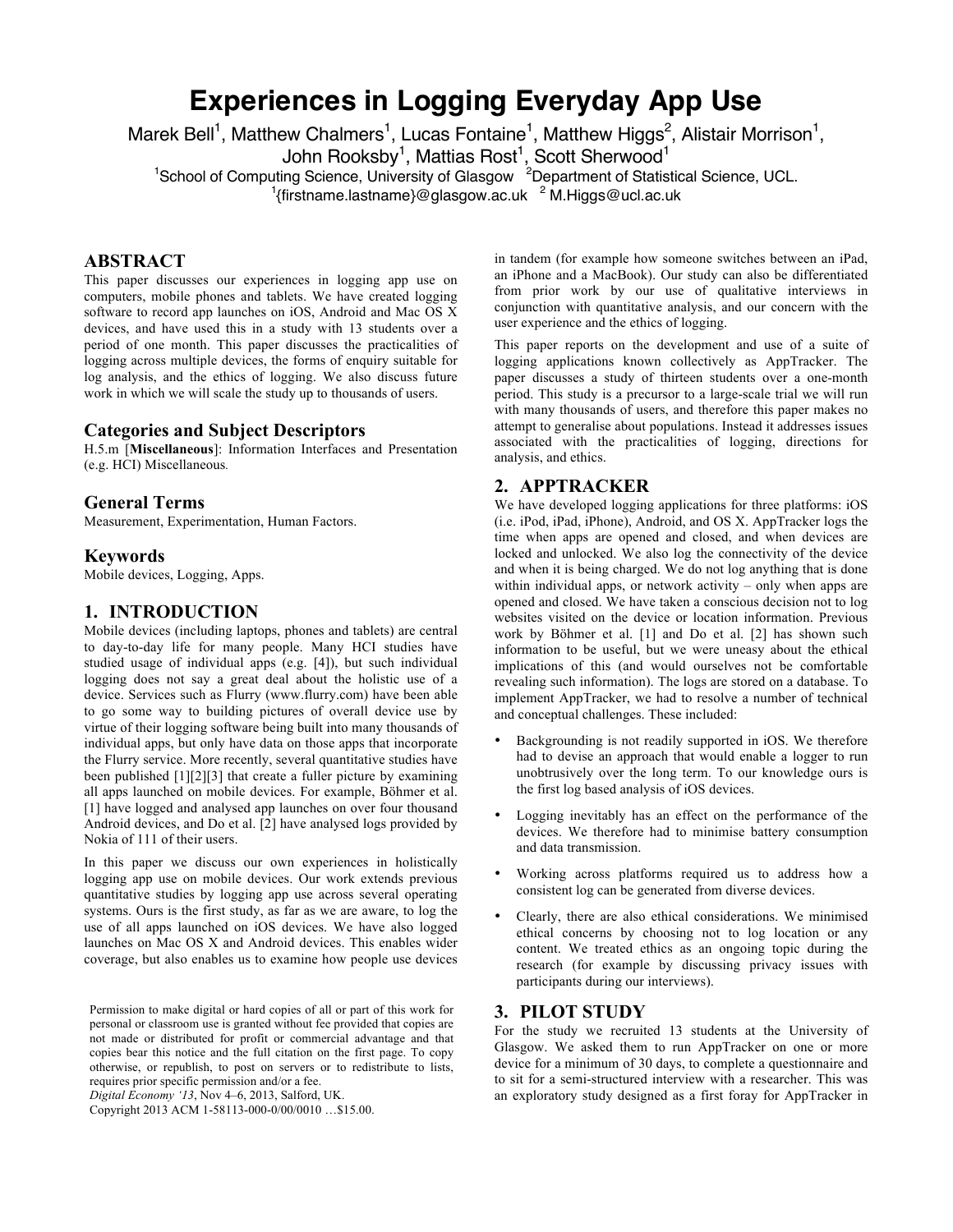the wild (beyond our own devices) and to refine our focus and approach for larger trials. Our key findings are as follows:

## **3.1 Patterns of Use**

Our logs appear to confirm the point made by Böhmer et al. [1] and Do et al. [2] that there are patterns of app use (individually as well as in terms of 'operational chains'). For example, it appears that social apps are used frequently and often, whereas other apps (particularly games) are used less frequently but for longer periods of time. Figure 1 gives a summary of how two participants used their devices during the study. It is important to acknowledge that our logs can never give the full picture (the foregrounded app on a laptop may not actually be the one in use, and mobile apps that work in the background, such as Spotify, are potentially misrepresented as the time spent in the app may be much shorter than the app is actually in use for). Our analysis so far has been simple. Figure 1 does not display chains of app use, or temporal issues over weeks and months. Our interviews point to many issues that our quantitative analysis has yet to address. We are currently developing statistical methods to look at app use in more detail.

## **3.2 Pictures of Life**

Mobile devices are used in routine or patterned ways to the extent that simple plots of when a device is in use give an indication of people's lives. For example, a comment made by nearly all participants about plots of their phone data was that it is possible to see when they were sleeping (Figure 1 gives an example of this). Comments about tablet computers included that it is possible to see when the participant was in bed or getting home from work (situations in which tablets are seemingly used). Participants' comments about plots of computer use included that you can see when they were working (and not working). Combined with other information, such as when a device is being charged, when Wi-Fi networks are joined and left, and when particular apps (such as alarms or travel apps such as maps, bus or rail timetables, and taxi-booking services) are used, then it is possible to build compelling pictures of life. For this reason, we concur with Morrison et al.'s [4][5] point that the ethics of logging mobile devices requires serious attention. The issue is not that these are accurate pictures of life, but that they are interpretable (and misinterpretable) as speaking of people's lives. We showed our participants visualisations of their data and asked whether they would be happy to share these with friends, family and staff at university. All participants were less troubled by this than we expected, but perhaps had not had time to think through the implications (and had of course volunteered in the first place to be logged).

# **3.3 Limitations of Logging**

It is important to temper arguments about 'patterns of use' and 'pictures of life' with the observation that our logs are not logs of human action but logs of the device. An app being open does not mean it is in use, and it does not mean that people are performing activities representative of the category by which apps are often discussed. Firstly, things like docking a device or installing flavours of Android such as Facebook Home can mean apps can remain open for long periods while the device is put down. Computers can also remain on for long periods while the user is away from it. Even where an app is used for seconds or minutes it is not necessarily the case that it is being used. It is also apparent that categories such as "communication", "social networking" and "gaming" serve to order app stores but do not describe use. In particular, it is clear people happily use several apps of one

category (e.g. social networking apps including WhatsApp, Facebook, Facebook Messenger, and Snapchat) and that taking these as indicative of a category of use fails to address their individual patterns. We suggest therefore that statistical methods are used with caution, and that qualitative and conceptual work is also important in this area.

# **3.4 Impact of Logging**

Logging can affect the battery consumption of a device, and to a lesser extent has implications for speed and data transmission. It became clear during our study that performance is very much an issue of perception, and that different people hold different expectations about this. The participants predominantly discussed performance in terms of time between charges, and would complain if apps appear slow to load. Different participants seemed to have different needs and expectations regarding performance. Some participants, notably computer science students, would charge their devices frequently. Others wanted two to three days between charges. Some participants would often be on Wi-Fi (and thus data could be transmitted at no cost) whereas others would not join Wi-Fi even where this was freely available to them (e.g. on campus). It was also apparent that not everyone made a direct association between individual pieces of software and performance (not just AppTracker, but, for example, the use of fitness apps). They would see performance as something attributable to the device itself rather than apps. We became aware in our study that the ways in which we framed questions about performance, or revealed possible performance issues related to AppTracker, would affect what people said on this topic. This raises interesting questions, and makes it difficult to address the issue of whether logging has an effect on use.

# **4. FURTHER WORK**

This paper reports a relatively small study with 13 participants over one month. We now intend to run large-scale deployments of the logging software, releasing it via app stores. In these trials, we will begin by supporting self-reflection by enabling users to explore visualisations of their own data. We are currently working with statisticians to develop methods and, ultimately, online services for the analysis of AppTracker data. As we have noted, it is appropriate to integrate quantitative and qualitative methods and therefore we propose to follow Morrison et al.'s [6] hybrid approach to mass participation trials.

Further down the line we propose that AppTracker can be incorporated into several kinds of service, including 1) tools for self-reflection and behaviour change; 2) social tools for awareness among friends or co-workers; 3) diagnostic frameworks for troubleshooting and reasoning about performance. We also feel it is important to address the ethical issues in logging, these being issues that other studies seem to have overlooked or played down.

## **5. REFERENCES**

- [1] Bohmer, M., Hecht, B., Schoning, J., Kruger, A., and Bauer, G. Falling asleep with Angry Birds, Facebook and Kindle: a large scale study on mobile application usage. *Proc. MobileHCI '11,* 47–56 (2011).
- [2] Do, T.-M.-T. and Gatica-Perez, D. By their apps you shall understand them: mining large-scale patterns of mobile phone usage. *Proceedings of the 9th International Conference on Mobile and Ubiquitous Multimedia,* 27:1– 27:10 (2010).